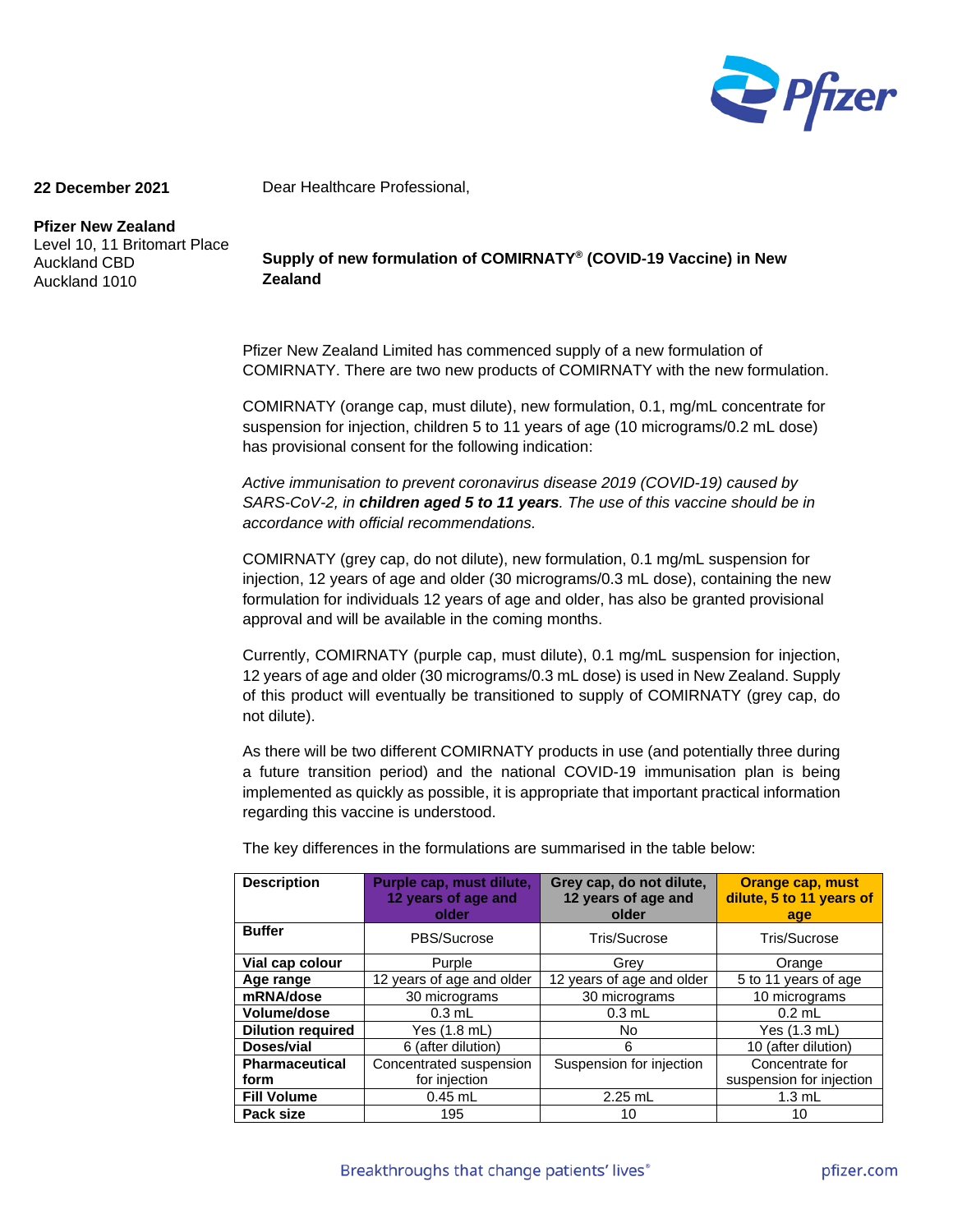## **Overview of new formulation: COMIRNATY (orange cap, must dilute)**

COMIRNATY (orange cap, must dilute) formulation differs from the current "PBS/Sucrose" formulation of COMIRNATY (purple cap, must dilute) primarily by a change in the buffer from phosphate to Tris buffer. There are no changes in raw materials, lipids or lipid suppliers nor in the manufacturing processes for the drug substance and lipid nanoparticles (LNPs).





COMIRNATY (orange cap, must dilute) COMIRNATY (purple cap, must dilute)

COMIRNATY (orange cap, must dilute) is supplied as a multidose vial and **must be diluted** before use.

One vial (1.3 mL) contains 10 doses of 0.2 mL after dilution with sodium chloride 9 mg/mL (0.9%) solution for injection.

1 dose (0.2 mL) contains 10 micrograms of tozinameran, a COVID-19 mRNA Vaccine (embedded in lipid nanoparticles). Tozinameran is the International Nonproprietary Name (INN) for COMINARTY that has now been adopted. BNT162b2 [mRNA] was used previously until the INN was approved.

COMIRNATY (orange cap, must dilute) has provisional consent for active immunisation to prevent coronavirus disease 2019 (COVID-19) caused by SARS-CoV-2, in children **aged 5 to 11 years**.

The vaccine should be prepared by a healthcare professional using aseptic technique to ensure the sterility of the prepared diluted suspension and dose verification should occur before dilution and administration. It should be verified that the vial has an orange plastic cap before dilution. **Only the orange cap vial can be used for children age 5 to 11 years**.

Detailed instructions for dose verification, handling prior to use, mixing prior to dilution, dilution, and preparation of individual 0.2 mL doses of COMIRNATY (orange cap, must dilute) are contained in the Medsafe approved Data Sheet.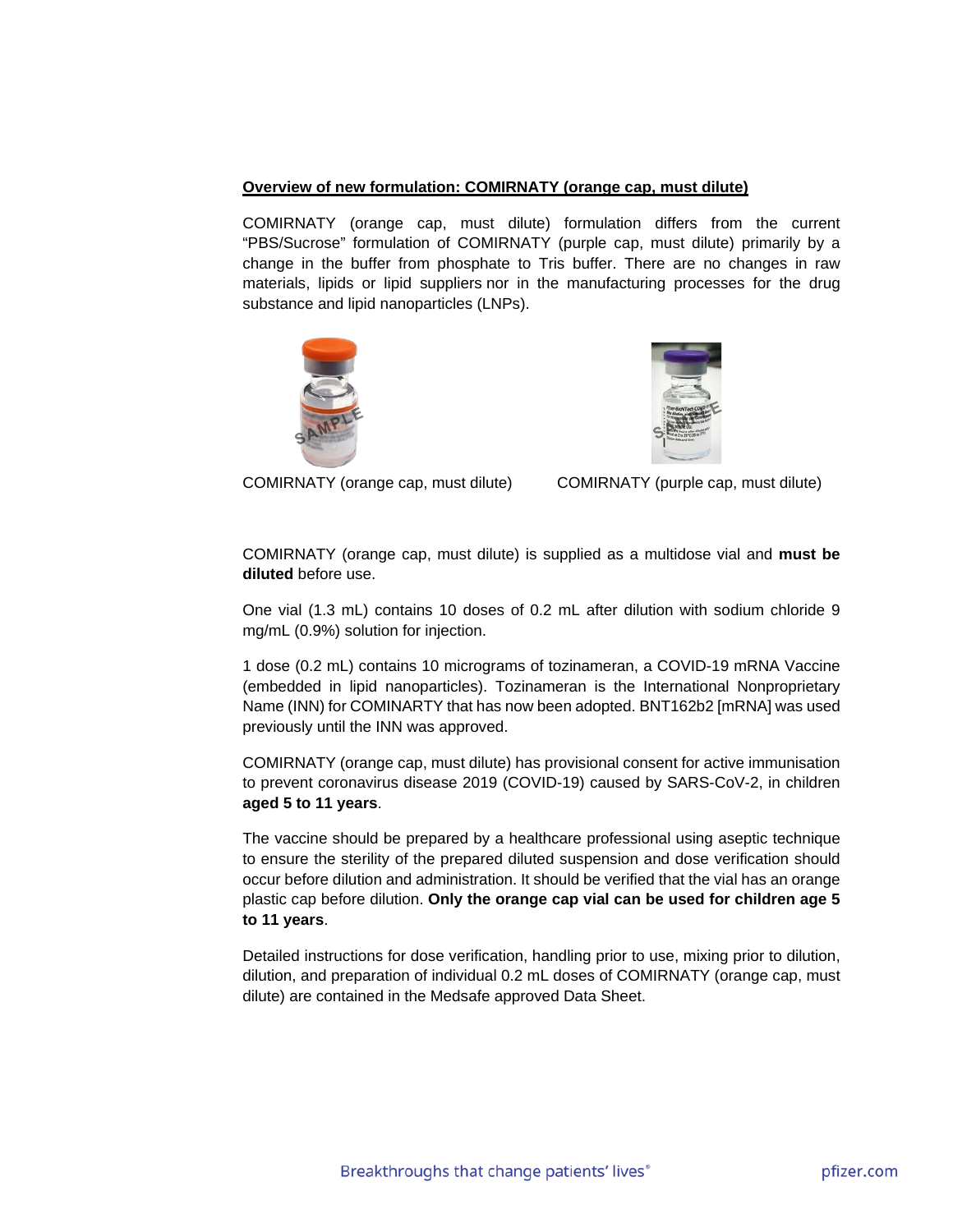# **Shelf life and storage summary for COMIRNATY (orange cap, must dilute)**

#### Unopened vial

## *Frozen vial*

Vials have a shelf life of 6 months when stored at -90°C to -60°C.

### *Thawed vial*

Once removed from frozen storage, the unopened vial may be stored refrigerated at 2°C to 8°C for a single period of up to 10 weeks within the 6-month shelf life.

Prior to use, the unopened vials can be stored for up to 12 hours at temperatures between 8ºC to 30ºC.

Once thawed COMIRNATY (orange cap, must dilute) should not be re-frozen.

## Diluted medicinal product

Chemical and physical in-use stability has been demonstrated for 12 hours at 2ºC to 30°C, after dilution with sodium chloride 9 mg/mL (0.9%) solution for injection. From a microbiological point of view, unless the method of dilution precludes the risk of microbial contamination, the product should be used immediately. If not used immediately, in-use storage times and conditions are the responsibility of the user.

Detailed information for shelf life and storage for COMIRNATY (orange cap, must dilute) are contained in the Medsafe approved Data Sheet.

## **Product Labelling (orange cap, must dilute)**

Due to the nature of the pandemic, production and supply of the vaccine is being managed in a just-in-time model, which means that it is possible to receive the vaccine packaged in several different artworks. Irrespective of the artwork, all are equivalent, in that they refer to the same product with the identical formulation.

Emergency Use Authorisation (EUA) internationally labelled product will be initially supplied to New Zealand (Pfizer-BioNTech COVID-19 vaccine). The EUA labels do not include the brand name "COMIRNATY" nor the name of the active ingredient, BNT162b (mRNA)/tozinameran. In addition, the EUA labels refer to the dose form as a suspension, whereas other labels refer to it as a dispersion. These differences reflect their intended use in different markets, however they are physically identical. Examples of the various carton and vial labels that may be supplied are provided in the attachments.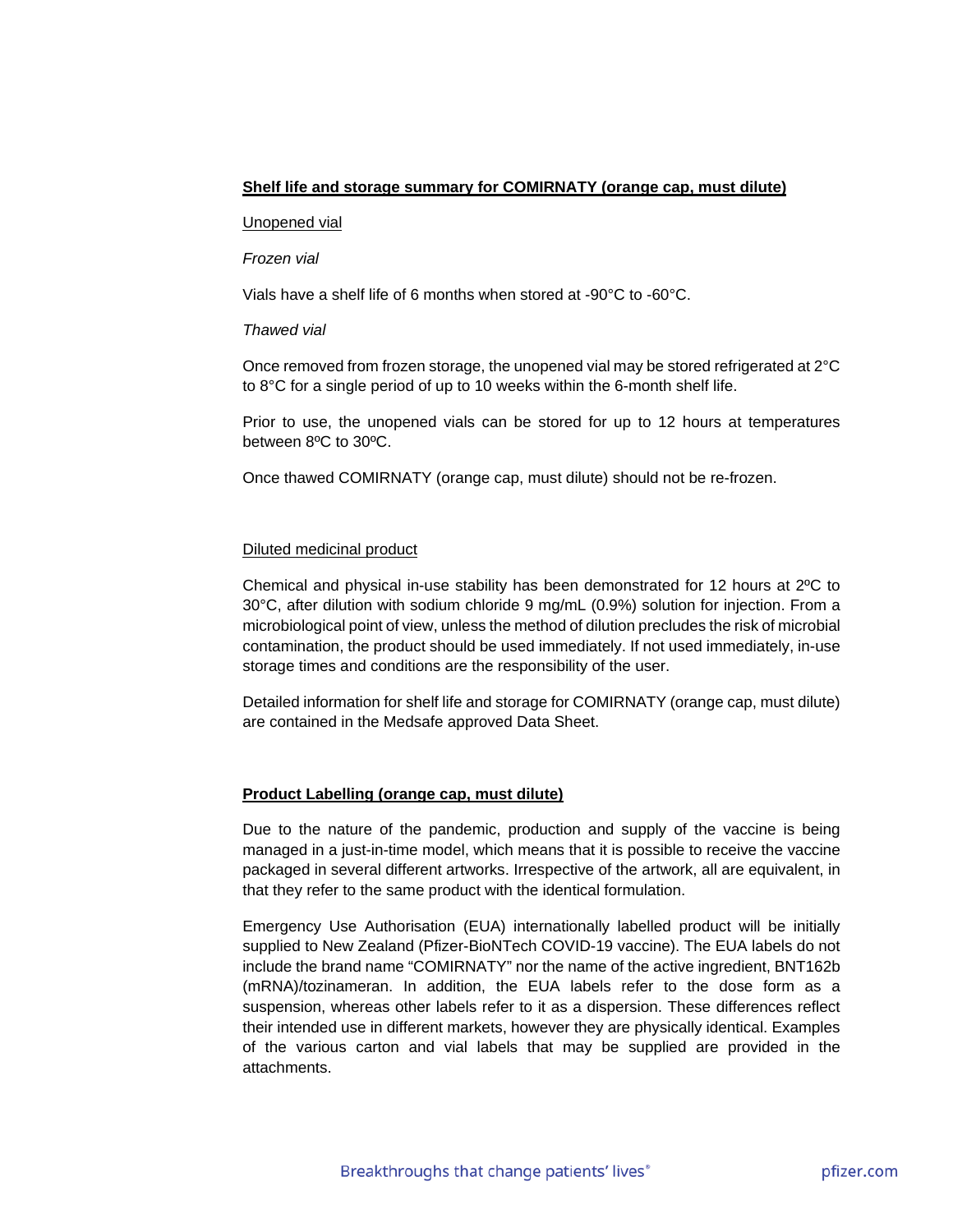|                                                 | <b>EUA labelled product</b>                                         | Data Sheet                                                                                                                                                                                          |
|-------------------------------------------------|---------------------------------------------------------------------|-----------------------------------------------------------------------------------------------------------------------------------------------------------------------------------------------------|
| <b>Product Name</b>                             | Pfizer-BioNTech COVID-19 vaccine                                    | COMIRNATY <sup>®</sup> (orange<br>cap, must dilute), new<br>formulation, 0.1, mg/mL<br>concentrate for suspension<br>for injection, children 5 to<br>11 years of age (10<br>micrograms/0.2 mL dose) |
| Dose form<br>description                        | Suspension for Intramuscular<br>Injection                           | Concentrate for suspension<br>for injection (sterile<br>concentrate)                                                                                                                                |
| <b>Age Indication</b>                           | For age 5 years to $<$ 12 years                                     | children 5 to 11 years of<br>age                                                                                                                                                                    |
| <b>Diluent</b>                                  | sterile 0.9% Sodium Chloride<br>Injection, USP                      | sodium chloride 9 mg/mL<br>(0.9%) solution for injection                                                                                                                                            |
| <b>Storage</b><br>temperature after<br>dilution | After dilution, store the vaccine at<br>2°C to 25°C (35°F to 77°F). | 2°C to 30°C, after dilution                                                                                                                                                                         |
| <b>Shelf life after</b><br>dilution             | Discard 6 hours* after dilution.                                    | Discard any unused<br>vaccine within 12 hours<br>after dilution.                                                                                                                                    |
| <b>Regulatory status</b>                        | For use under Emergency Use<br>Authorization                        | This medicine has been<br>given a provisional consent<br>under Section 23 of the Act.                                                                                                               |

The EUA labelled product will have the following differences to the Data Sheet:

\* The difference in shelf-life after dilution only reflects the available data at the time of label artwork production.

EUA labelled product does not state the expiry date of the vaccine. The date printed on the vials and cartons for EUA labelled product instead, reflects the date of manufacture. Regardless of storage condition, the vaccine should be used within 6 months from the date of manufacture printed on the vials and cartons, as shown below. This information is also available on [www.comirnatyeducation.co.nz.](http://www.comirnatyeducation.co.nz/)

This is applicable only for EUA labelled product.

| <b>MANUFACTURE DATE</b> | <b>EXPIRY DATE (6 MONTHS)</b> |
|-------------------------|-------------------------------|
| 08/2021                 | 31-Jan-2022                   |
| 09/2021                 | 28-Feb-2022                   |
| 10/2021                 | 31-Mar-2022                   |
| 11/2021                 | 30-Apr-2022                   |
| 12/2021                 | 31-May-2022                   |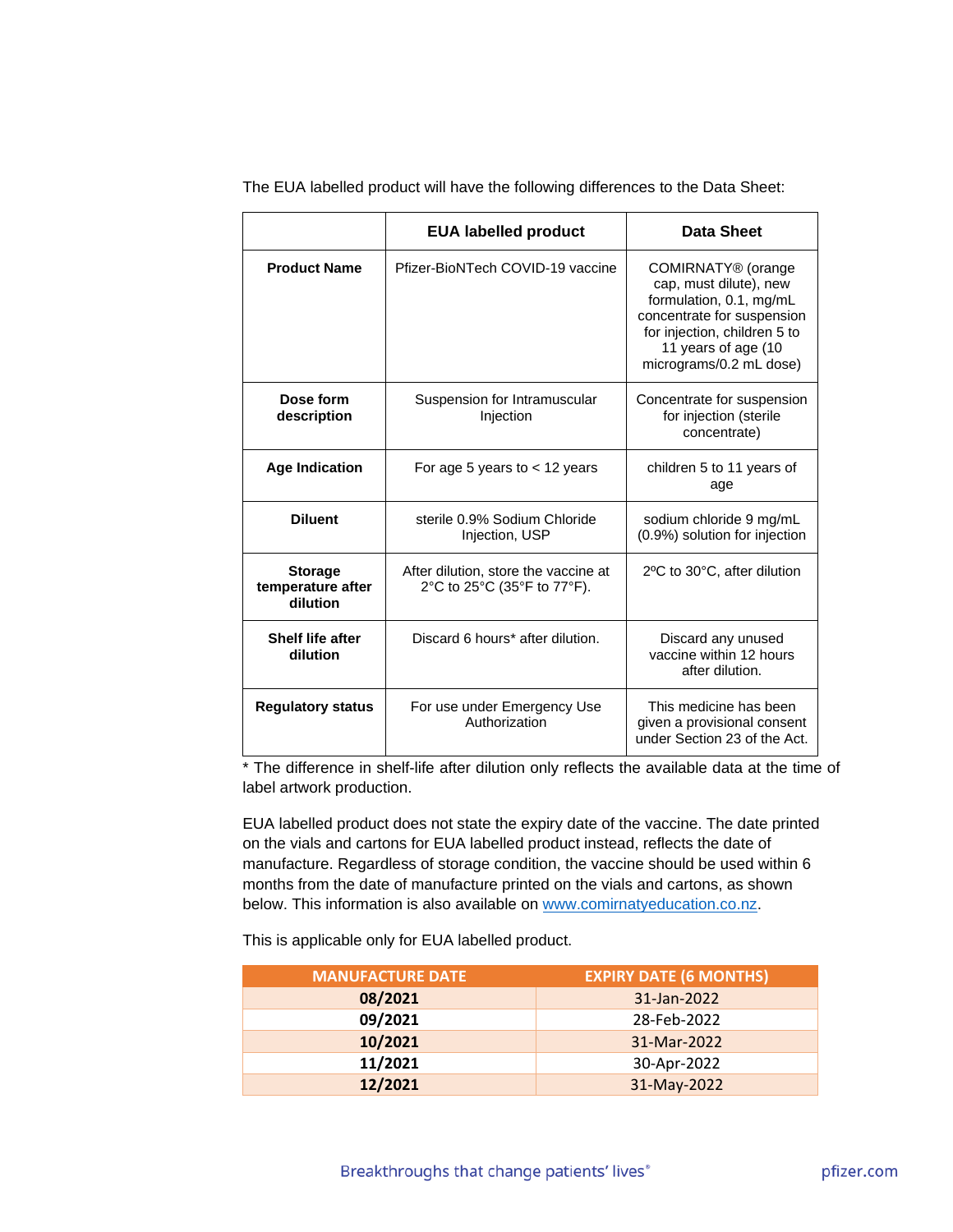For additional information regarding COMIRNATY, refer to the COMIRNATY Data Sheet on the Medsafe website, or contact Pfizer by phone (0800 736 363) or [www.pfizermedinfo.co.nz.](http://www.pfizermedinfo.co.nz/)

# **Scott Williams**

Vaccines Medical Director New Zealand, Australia and Korea

**Pfizer Vaccines**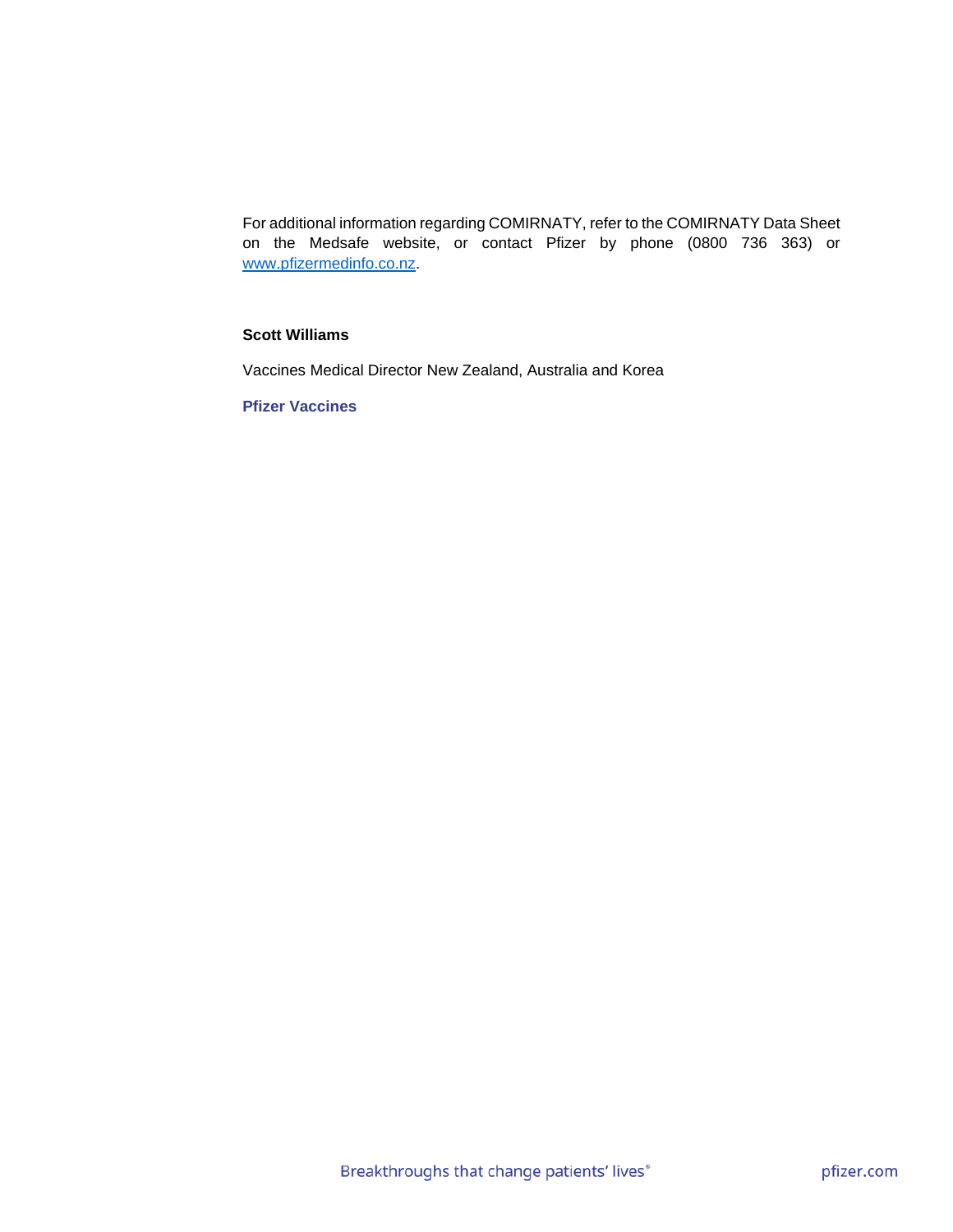#### **Attachment: Examples of carton and vial labels**

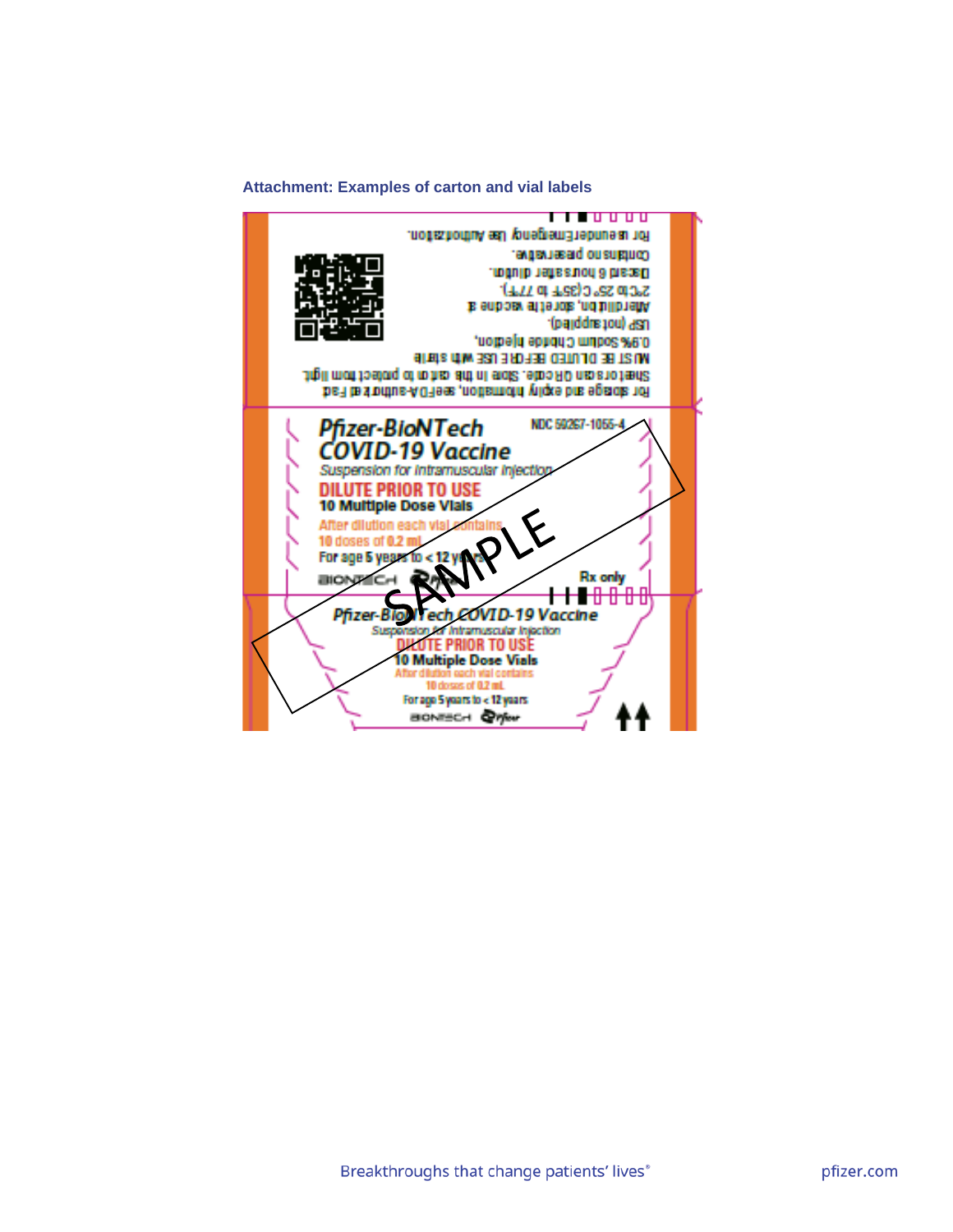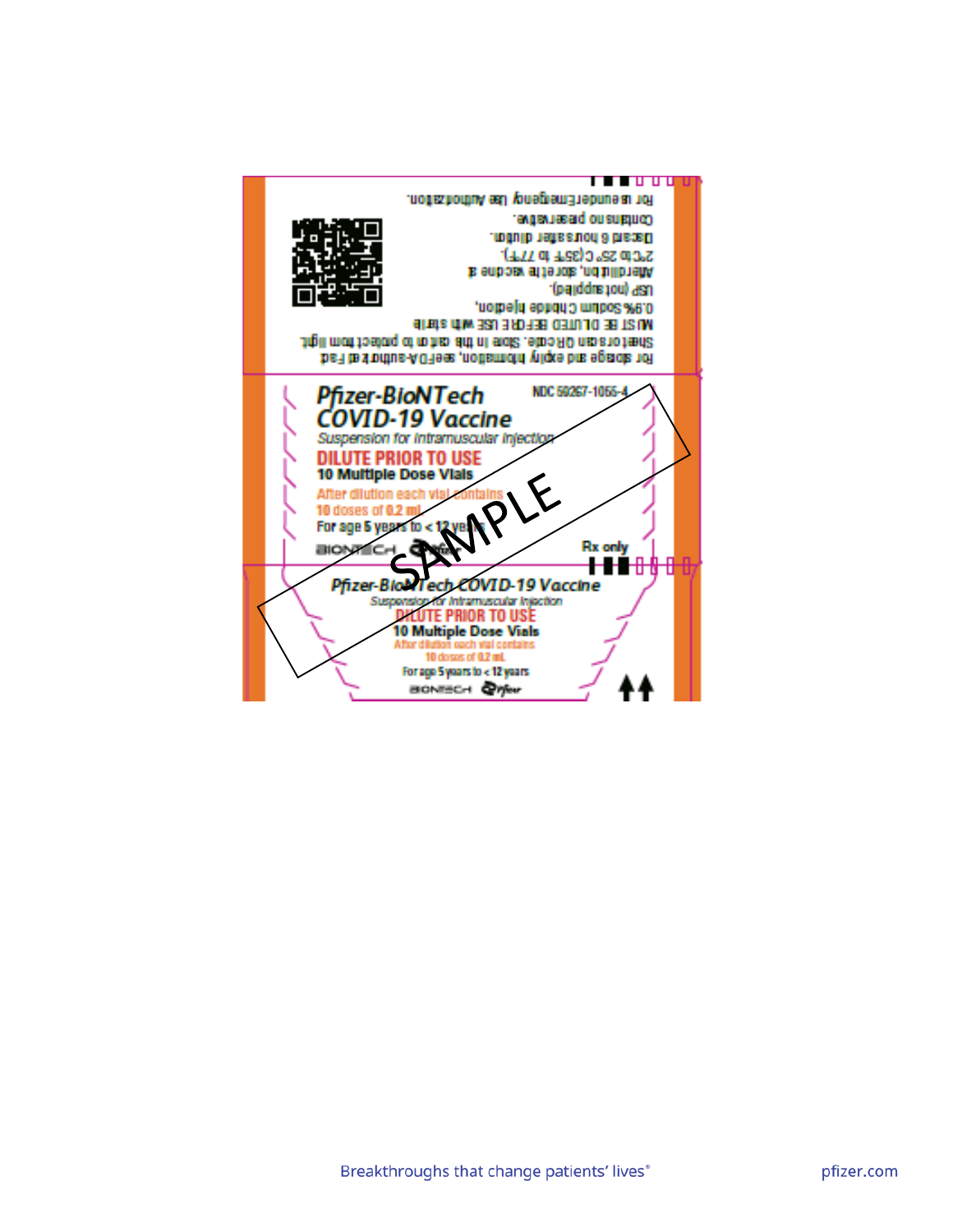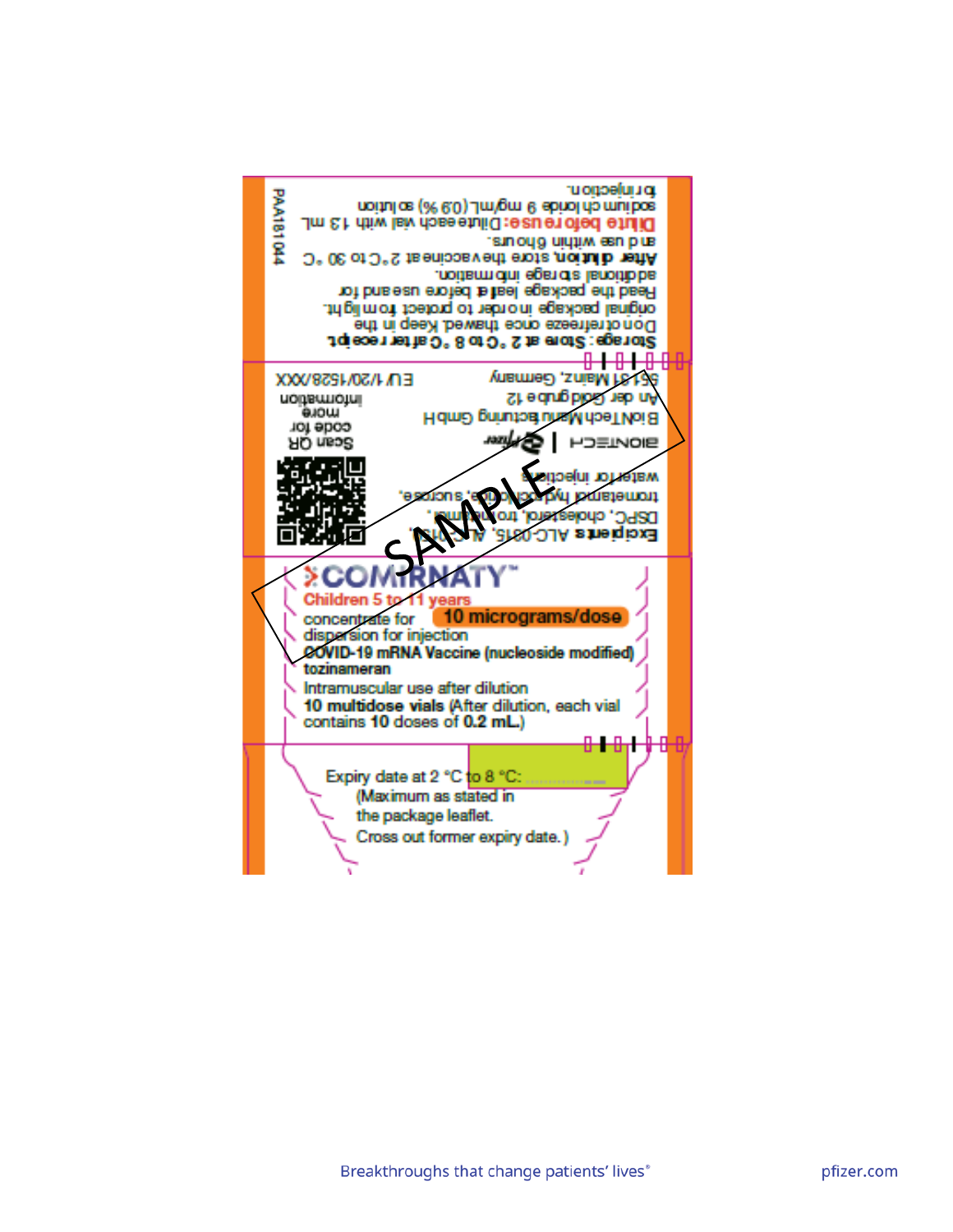